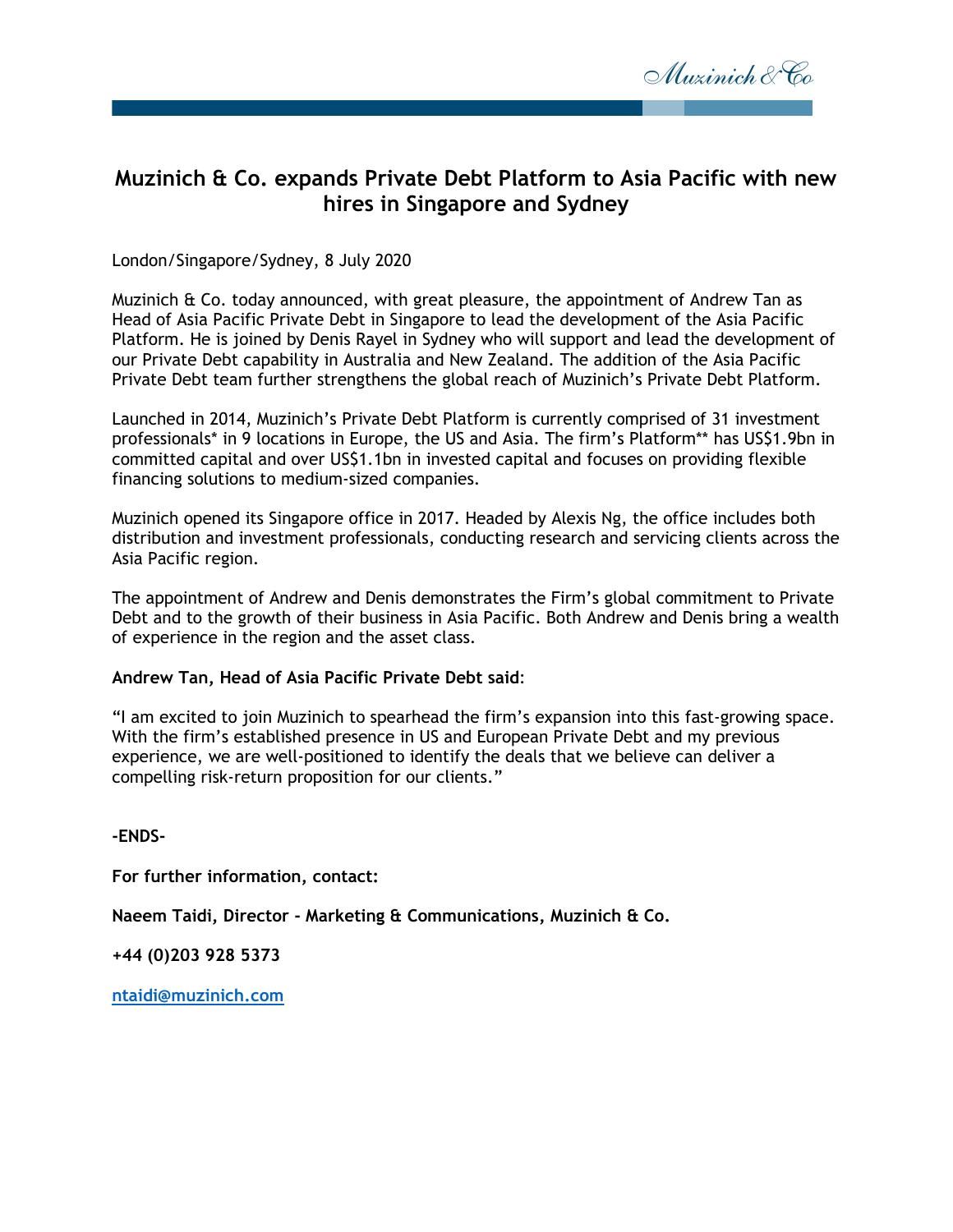## **About Muzinich & Co.**

"Muzinich  $\hat{\alpha}$  Co." and/or the "Firm" referenced herein is defined as Muzinich  $\hat{\alpha}$  Co., Inc. and its affiliates. Muzinich & Co. is a privately owned, institutionally focused investment firm specializing in public and private corporate credit. The Firm was founded in New York in 1988 and has offices in London, Frankfurt, Madrid, Manchester, Milan, Paris, Dublin, Singapore, Zurich and Geneva. Muzinich offers a broad range of corporate credit strategies across both developed and emerging markets and manages over US\$3[1](#page-1-0).7bn in fixed income credit assets.<sup>1</sup> Muzinich & Co. has been an investment manager signatory of the UN supported Principles for Responsible Investment since 2010. The PRI is the world's leading proponent of responsible investment. It works to understand the investment implications of environmental, social and governance (ESG) factors and to support its international network of investor signatories in incorporating these factors into their investment and ownership decisions. [https://www.unpri.org/signatories/muzinich-and-co/1519.article.](https://www.unpri.org/signatories/muzinich-and-co/1519.article)

\*Includes 3 employees of Springrowth SGR which is a fully owned, independent subsidiary of Muzinich & Co.

\*\*Excluding Springrowth SGR. Data as of June 30, 2020 unless otherwise stated.

## **Andrew Tan MD, Head of Asia Pacific Private Debt**

Andrew has close to 20 years of industry experience in Private Debt. Prior to joining Muzinich, Andrew was Head of Global Loans and Special Situations Asia Pacific at HSBC In this role, Andrew was responsible for building up the private debt business and was involved in sourcing, structuring, execution, risk taking and distribution of private debt. Andrew also managed HSBC's Asia Pacific secondary loans and distressed debt investing businesses.

Previously, Andrew worked at Nomura and Merrill Lynch in various investing and trading capacities involving private debt, syndicated loans and distressed debt.

Andrew is a graduate of the University of Melbourne. He served as the chairperson of the Asia Pacific Loan Market Association Secondary Loan committee from December 2018 to June 2020.

#### **Denis Rayel MD, Asia Pacific Private Debt**

Based in Sydney, Denis is responsible for Muzinich's Private Debt activities in Australia and New Zealand and also assists with the broader Asia Pacific strategy. Denis has over 25 years of experience in global corporate high-yield debt markets, working across private credit, leveraged and acquisition finance, syndicated loans and structured and project finance, in roles that involved origination and execution of structured loan transactions and ongoing monitoring of complex loan portfolios.

Denis has been based in Australia since 2007 where he served as Australian Head of Acquisition & Strategic Finance for Natixis, Head of Capital Markets for the commercial arm of GE Capital and as a Managing Director for a loan fund. In the early part of his career, Denis was based in London where he held roles in the European debt market with Natixis and IBJ (now Mizuho). Denis holds both a Masters in Business Studies and Bachelor of Commerce from University College Dublin.

 $\overline{a}$ 

<span id="page-1-0"></span><sup>1</sup> Data as of 31st March 2020.